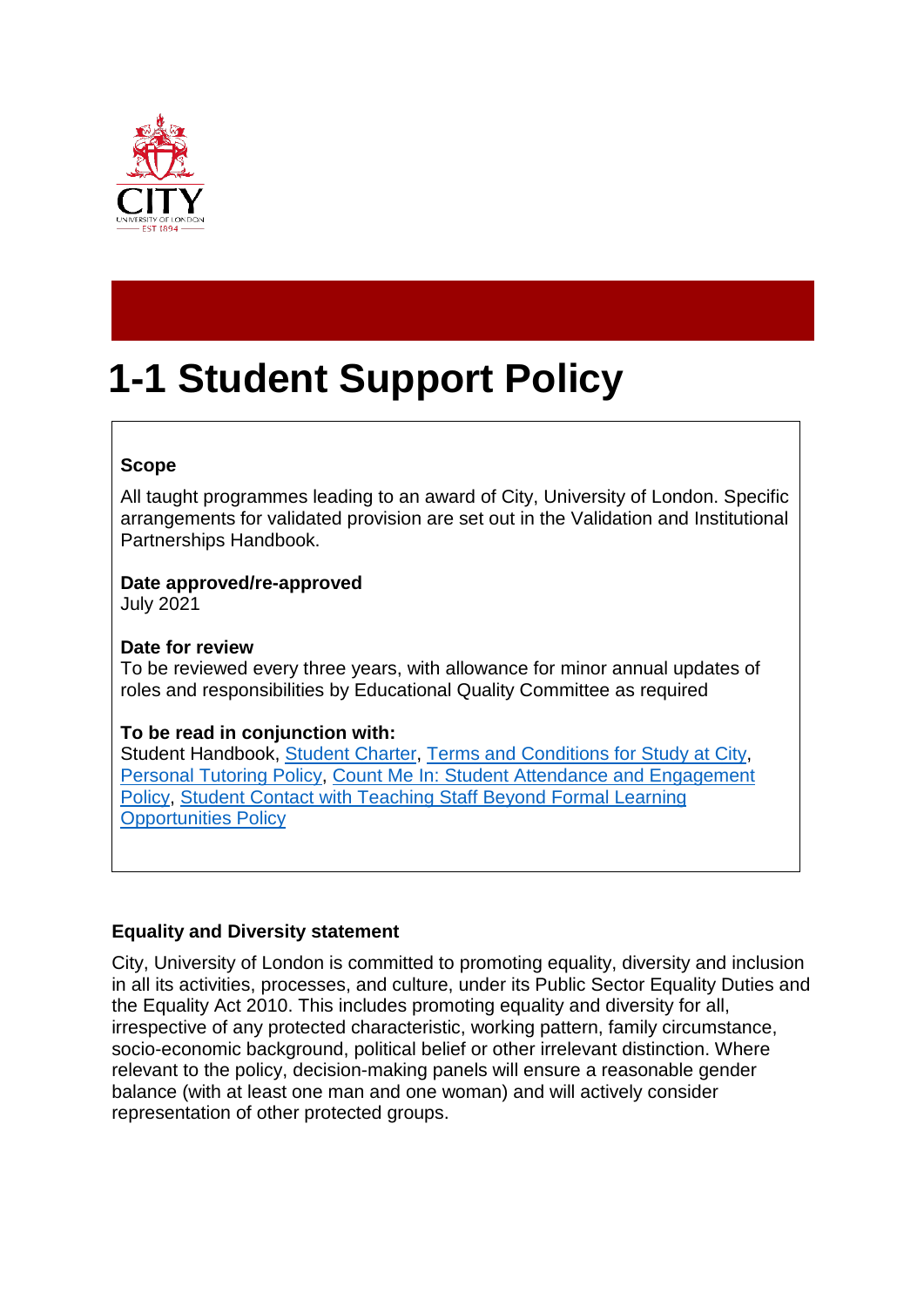# **1-1 Student Support Policy**

City is committed to supporting you to thrive and succeed during your time with us. We recognise student life can at times be challenging and want to ensure you are clear on where you can find the support you may need.

Our commitment also relies on your commitment to keep in touch, let us know how you are doing and for you to understand where to access support if you need it.

We want you to be confident to ask us for help, whether it is about your academic studies or anything else. We have staff and specialist teams who are here to advise and help you.

Student support at City is broadly made up of the following two elements:

- Familiar staff faces on your programme who are available to support your day-to-day academic progress and general well-being.
- Dedicated staff in student services who are available to support all City students with broader aspects of university life, including health and wellbeing.

# **Who's who and their role in helping you**

#### **Familiar faces on your programme**

Your programme is delivered and supported by a wide range of academic and professional staff who are there to support you in your academic studies.

#### Teaching staff

Most frequently, you will be seeing the academic staff who teach the modules you are studying which may be delivered in large classes or smaller groups, in-person or on-line. If there is a specific academic matter you want to follow-up on with a member of staff who teaches you (for example, to gain clarity on a topic that has been discussed in class or to ask a question 1-1), you can make contact by signing up to their office hours or email them. Office Hours are times during the working week when teaching staff can meet students for academic support on a 1-1 basis.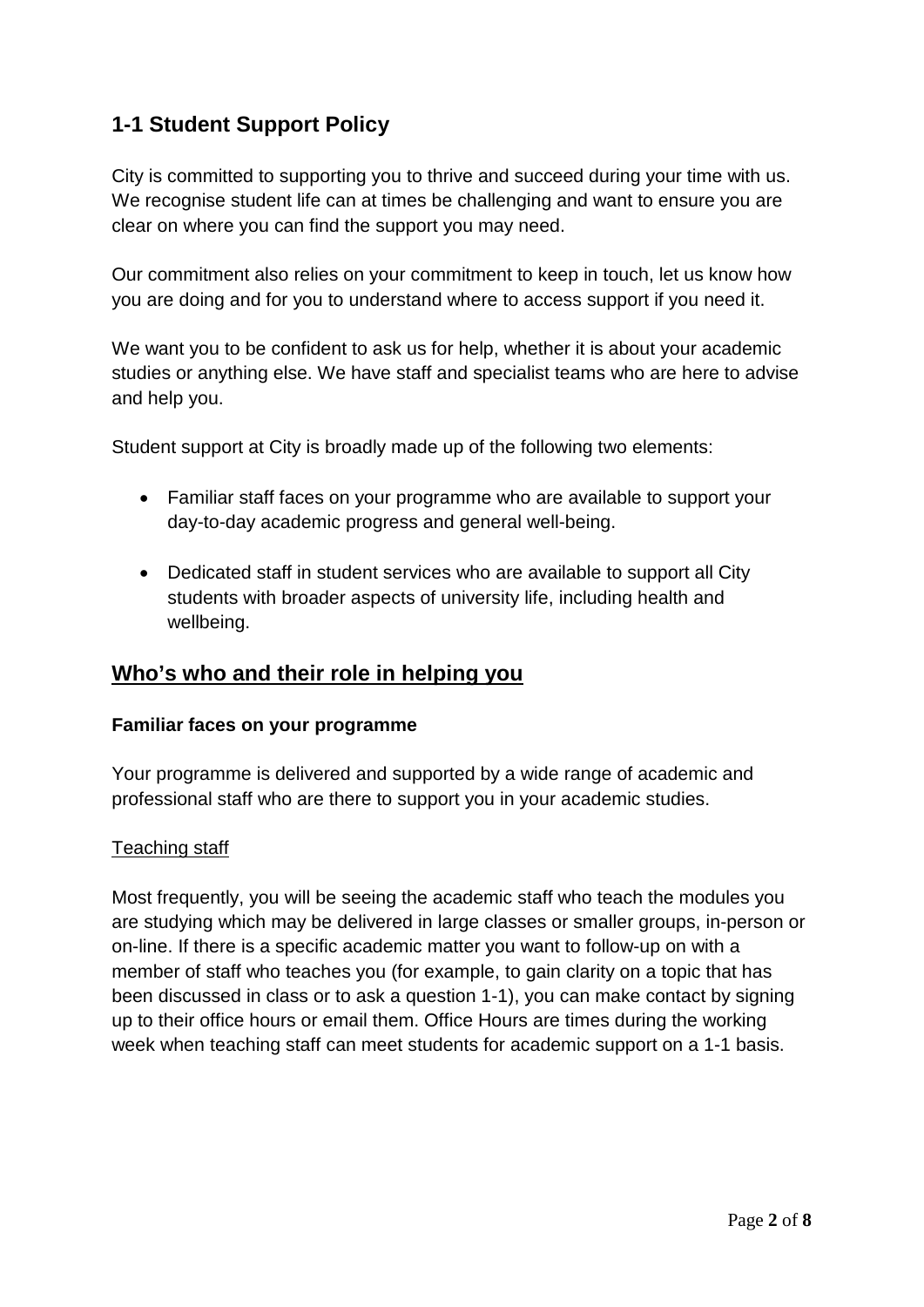# Personal Tutor

Your Personal Tutor is an academic member of staff who is there for you to talk to about how you are getting on during your studies and provide you with general academic support. For most students, the Personal Tutor is the first person to contact to share your achievements or to help you when things are not going quite as you would hope. Your Personal Tutor will ensure that they invite you to meet with them at least once per term. However, they are also available to you on a more regular basis so please make contact if there is something on your mind.

Your Personal Tutor will contact you at the start of your programme to say hello. On some programmes you will keep the same Personal Tutor throughout your studies and for other programmes they may change you will be notified if your Personal Tutor changes. You can also make a request to change your Personal Tutor if you feel that you need a different type of support. Your Personal Tutor will also usually be able to provide a reference for you in support of your plans beyond your studies at City.

# Programmes with Placements (School of Health Sciences only)

For students in the School of Health Sciences only, your link lecturer will be your first point of contact for any issues related to your placement. Please liaise with them directly for concerns or updates regarding your placement. You can of course continue to liaise with your Personal Tutor during this time.

# Course Officer

You will have regular contact with your Course Officer as they look after the day-today administration of your programme. Your Course Officer is the first person to contact if you have any questions about your programme such as attendance, module selection, timetabling and the assessment period. You can also contact them if you are seeking information on support that is available to you at City.

#### Programme Director

Your Programme Director\* is the member of academic staff who has responsibility for overseeing the content and delivery of your degree. You can speak to your Programme Director to provide feedback or ask questions about the overall experience of your academic programme.

\*For Business School students, this is your Course Director.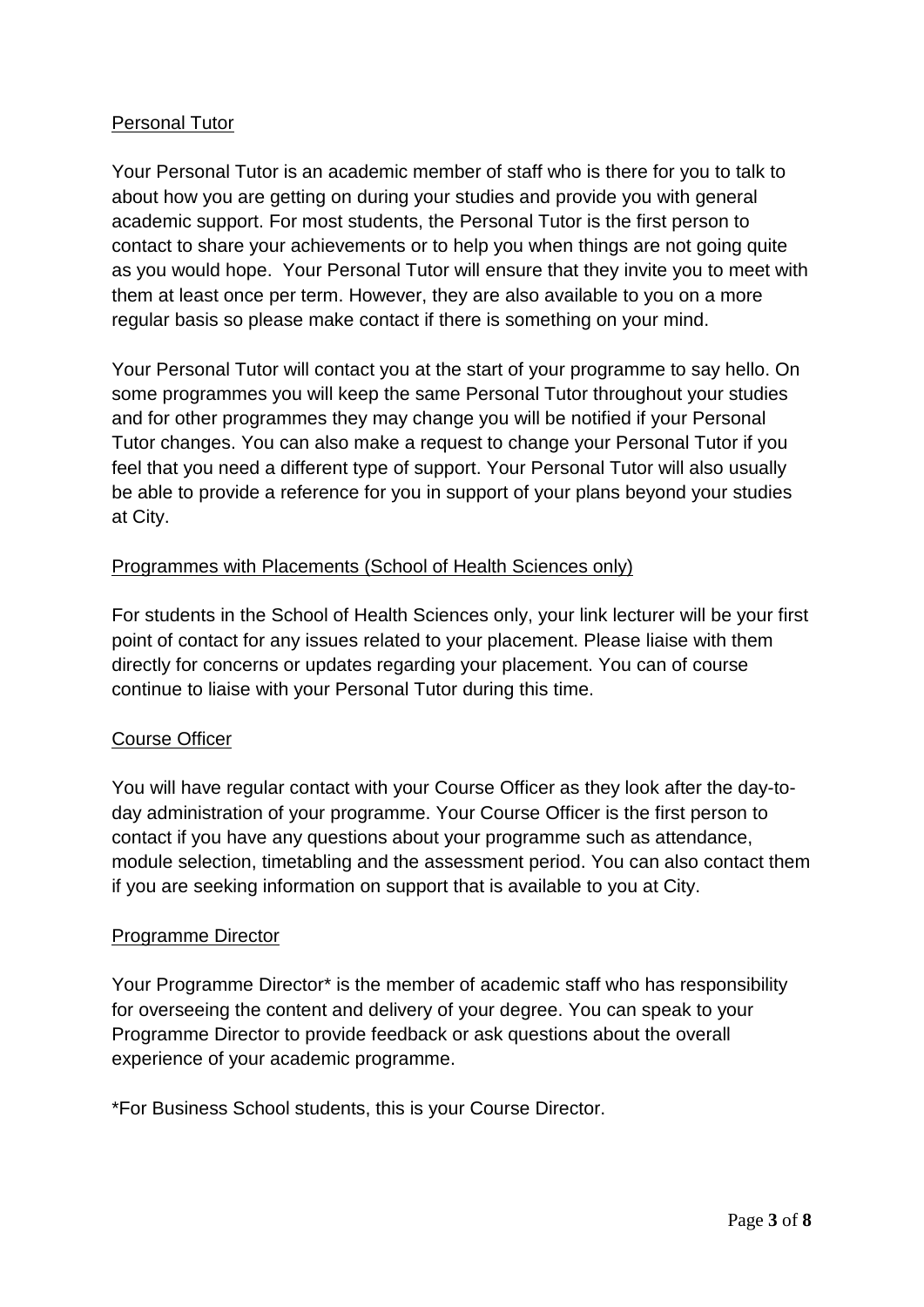# Student Welfare Officer

For most programmes, Student Welfare Officers work alongside Personal Tutors to advise on how to manage situations that may not be academic but are having an impact on your studies. A Student Welfare Officer may get in touch with you if your Personal Tutor refers you, or you can contact them yourself directly if you have any concerns.

#### How to contact staff

The easiest way to arrange a meeting with a member of academic staff is to either:

- Sign-up to their 'office hours' which will be published by your programme via Moodle, a departmental webpage, or an additional line in the signature of a staff email.
- Where office hours are not published, email the member of staff you'd like to speak to or contact them via your course pages on Moodle.

The Programme Handbook will provide contact details for your Programme Director, Course Officer and Student Welfare Officer. In addition, information about how to arrange a meeting with your Personal Tutor will be provided to you at your programme induction as well as via a welcome email when you begin your course. During the working week, (Monday to Friday), the member of staff should normally reply to your query within two working days. It is important to remember that some staff work part-time or follow flexible working patterns so may not always be able to respond within this time frame.

# **Student Support Services**

Our Student Support Services provide a variety of specialist advice teams to ensure you get the right help you need to succeed at City. You can access further information on the [Student Hub](https://studenthub.city.ac.uk/help-and-support/student-centre) .

A full range of teams with staff expertise are here for you at City, including: academic skills and writing, careers, student counselling & mental health, neurodiversity & disability advisors, the student nurse, student finance and funding, accommodation, international student advice and visa advice.

You can find more information about some of these teams below and about all teams on the [Student Hub.](https://studenthub.city.ac.uk/help-and-support/student-centre)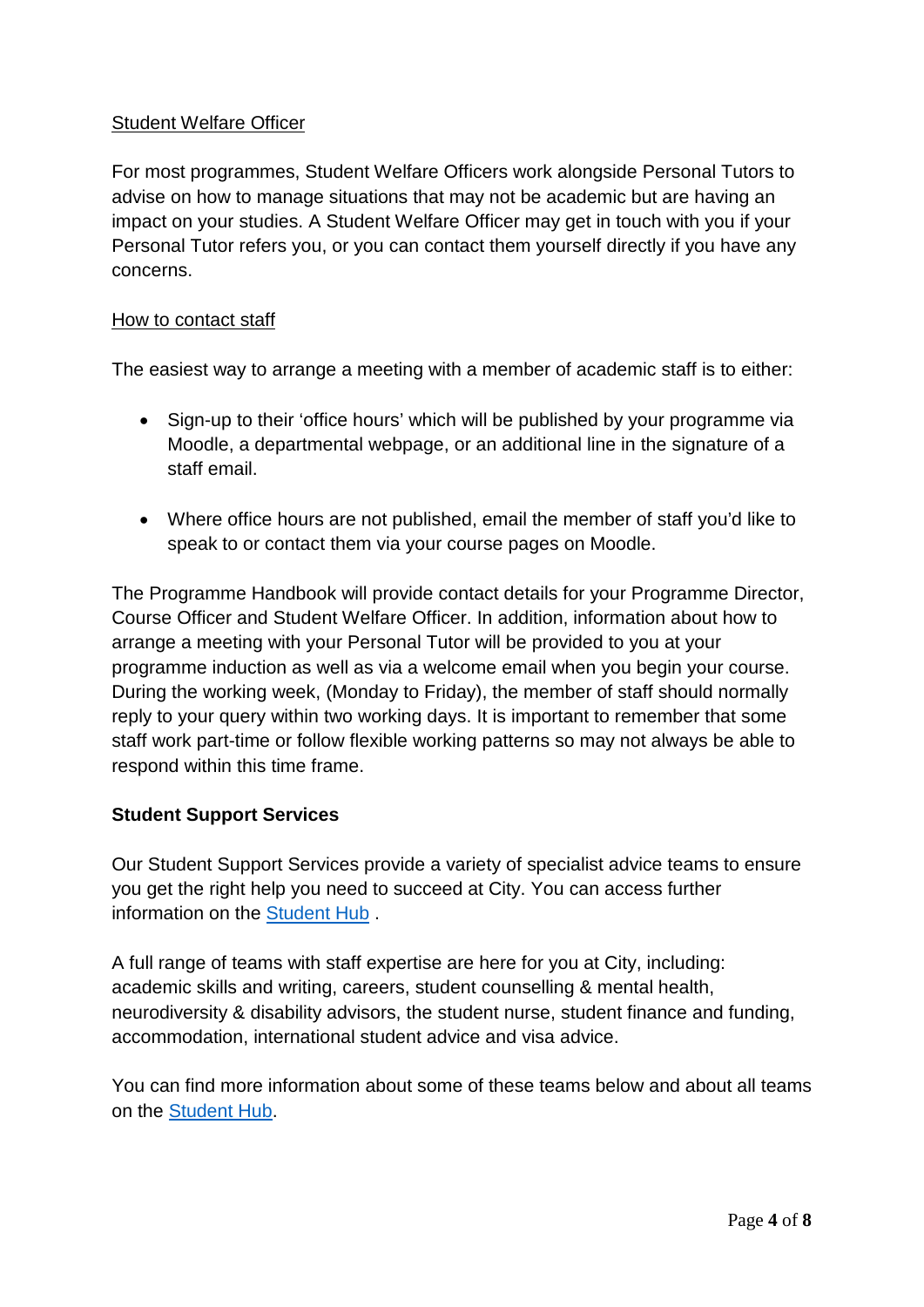- Our Student Centre and the Student Adviser team can be the first point of contact for information and guidance on anything related to student life. If you are not sure who you need to contact about your query, always start with the Student Advice team and they can help direct you to the correct person.
- Students' Union (SU): [City Students' Union](https://www.citystudents.co.uk/) provides free, confidential, and impartial academic advice on matters such as academic appeals, academic misconduct, complaints, and extenuating circumstances.
- Academic Skills: You can book 50-minute study skills tutorials to discuss your specific study needs such as time-management, revision techniques and improving writing, referencing and critical thinking. There are also a range of workshops and webinars available.
- Student Counselling, Mental Health and Accessibility: There are a range of services to meet diverse, individual needs and support you to manage your wellbeing and fulfil your potential whilst studying.
	- Counselling is available to all students and can help you gain a better understanding of the psychological difficulties you may be experiencing and learn how to manage your emotional health.
	- The specialist Mental Health team offers a range of support for students with long-term, diagnosed mental health conditions. This may include help with transition to City, advice about University processes and mentoring to manage your mental health alongside your studies.
	- Disability team: The dedicated team of disability advisors offer support and advice to students with a long-term health condition, physical disability or autism spectrum disorder (ASD). They provide practical and emotional support to help minimise the barriers to learning and ensure you get the most from your studies.
	- Neurodiversity team: expert study skills tutors offer personalised, individual support and advice to students with specific learning differences (SpLDs) including dyslexia, dyspraxia, dyscalculia and ADHD to help you overcome the challenges of studying, enhance your learning and have a positive experience at City.
- City Cares: City Cares is City's dedicated programme of support for careexperienced, young- estranged students, young adult carers and asylum seekers. Students have access to a designated member of staff and financial, pastoral and educational support for the duration of their studies.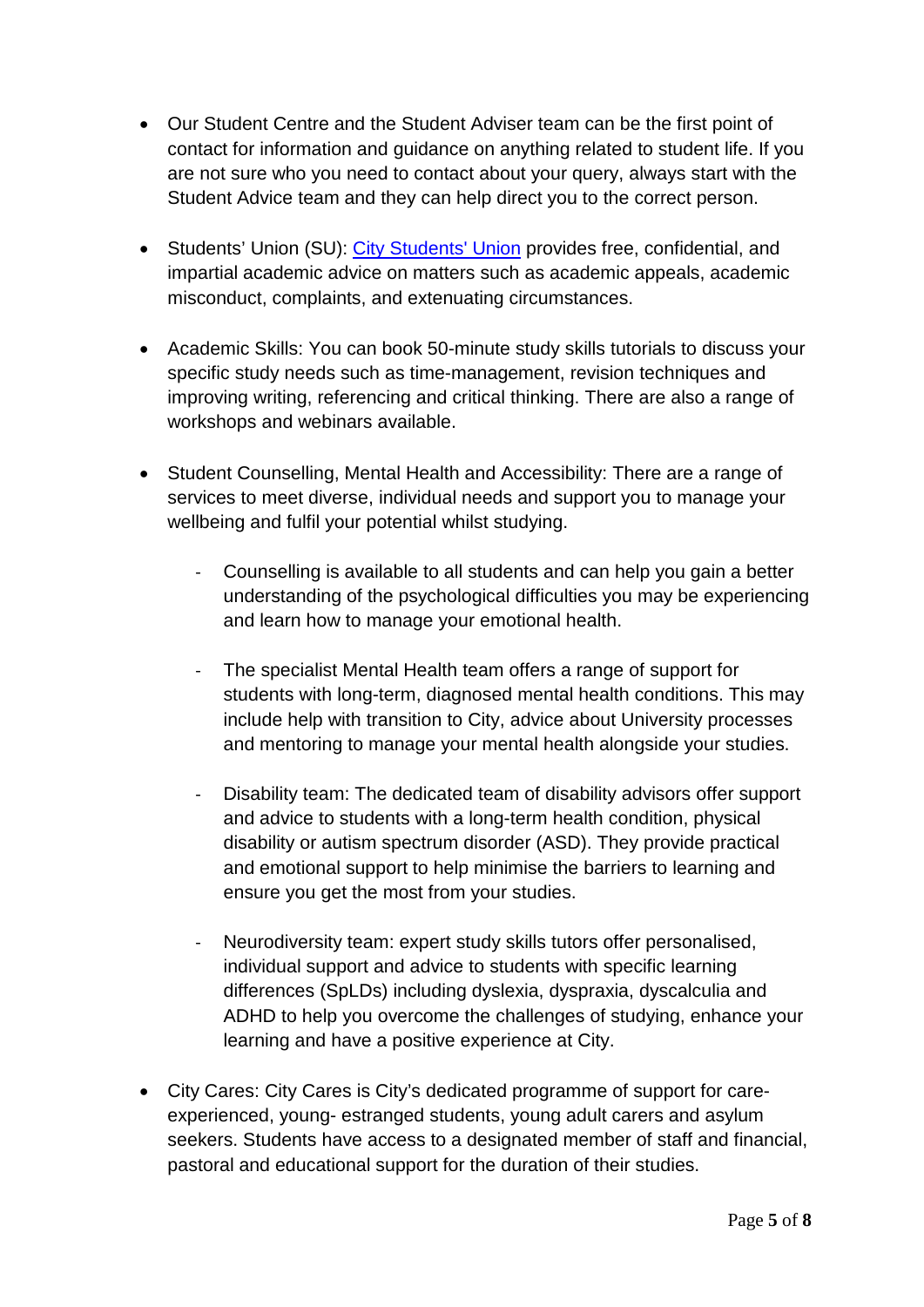• Careers and Employability: You can access a range of services that will provide the tools to support and enhance your employability. This service is for students and recent graduates of City and works with employers and other university academic and service departments.

#### **Your commitment to staying connected**

We want you to succeed in your aspirations at City and beyond. City's Student [Charter](https://studenthub.city.ac.uk/student-administration/student-charter) sets an expectation that students will commit to engaging in all learning opportunities so as to achieve their potential, including participation in lectures, seminars, tutorials, assessments, research and similar activities and a commitment to independent study.

Evidence shows that to achieve academic success, the majority of students need to engage fully with timetabled teaching sessions both on campus and online and also with the course-related learning resources and support materials that are held within the Virtual Learning Environment (Moodle).

- You are responsible for your participation with the learning and teaching on your programme. [Count-Me-In-Taught-Student-Attendance-Policy.pdf](https://www.city.ac.uk/__data/assets/pdf_file/0007/503557/Count-Me-In-Taught-Student-Attendance-Policy.pdf)  [\(city.ac.uk\)](https://www.city.ac.uk/__data/assets/pdf_file/0007/503557/Count-Me-In-Taught-Student-Attendance-Policy.pdf) sets out in more detail what we expect from you, and what you can expect from us when it comes to your attendance both on campus and online
- Attend all individual and group personal tutor meetings and contribute fully to these sessions. In any instance that you are unable to attend you should let your tutor know in advance
- Engagement with your programme team is important. They can advise you on queries and issues and help to direct you to the appropriate support.
- Ensure that you know who your Personal Tutor is and how to contact them.
- Keep in touch with your Personal Tutor so they are aware of your progress through the programme. This might be face to face, by phone or email as agreed with your Tutor.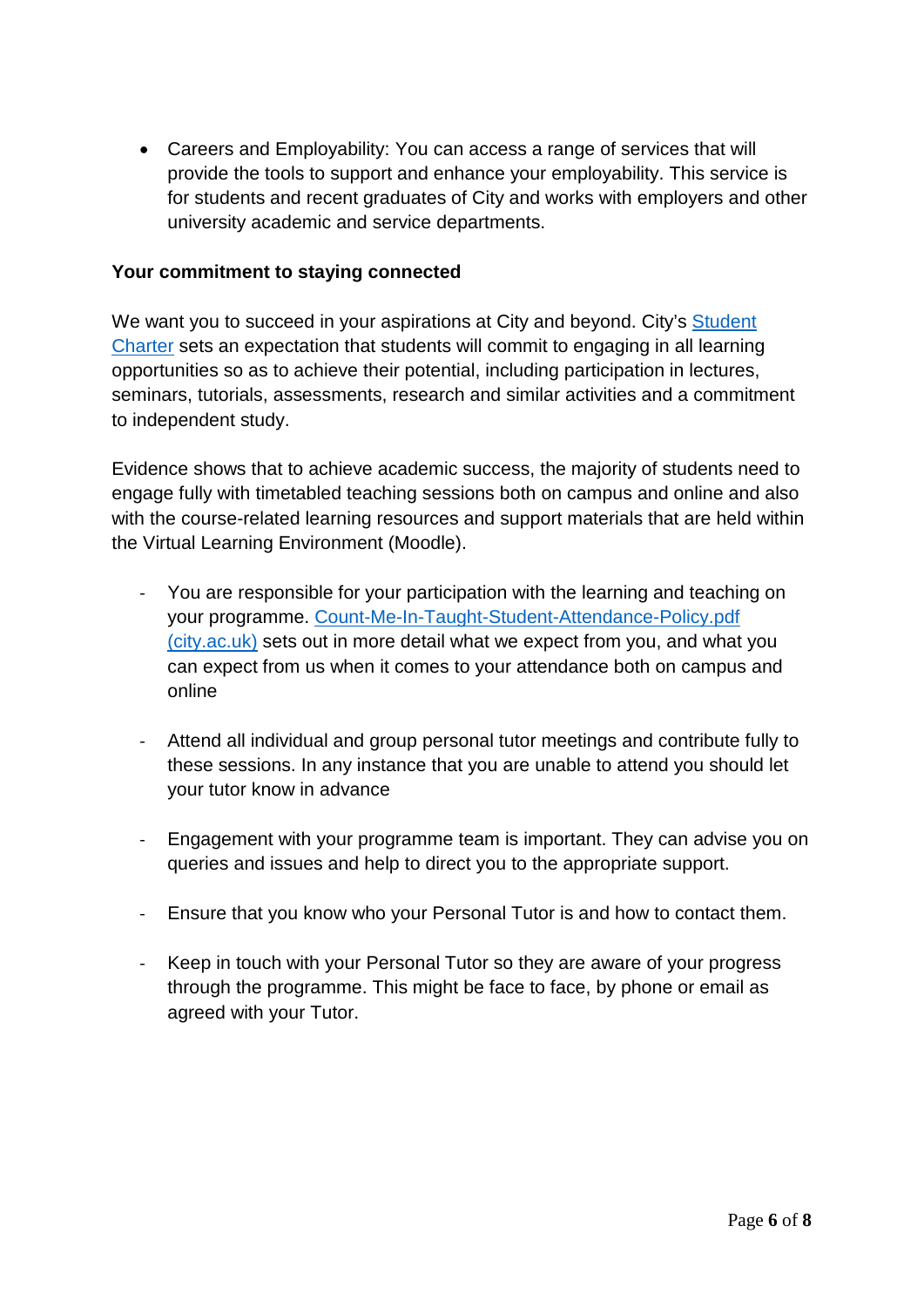### **What we will need you to do**

- Discuss any difficulties you may be experiencing with your studies or wider student life so we can help you to find the most appropriate support.
- Provide staff with relevant information when you are asking for support.
- Act on agreed actions arising from any advice and guidance provided to you, including accessing other support recommended that may be of benefit to you.
- Communicate with staff who are supporting you, this may be face to face, video call or via telephone or email. If you are feeling overwhelmed, you can let us know how best to communicate with you.
- Attend all individual and group meetings and contribute fully to these sessions. In any instance that you are unable to attend you should let your tutor know in advance.